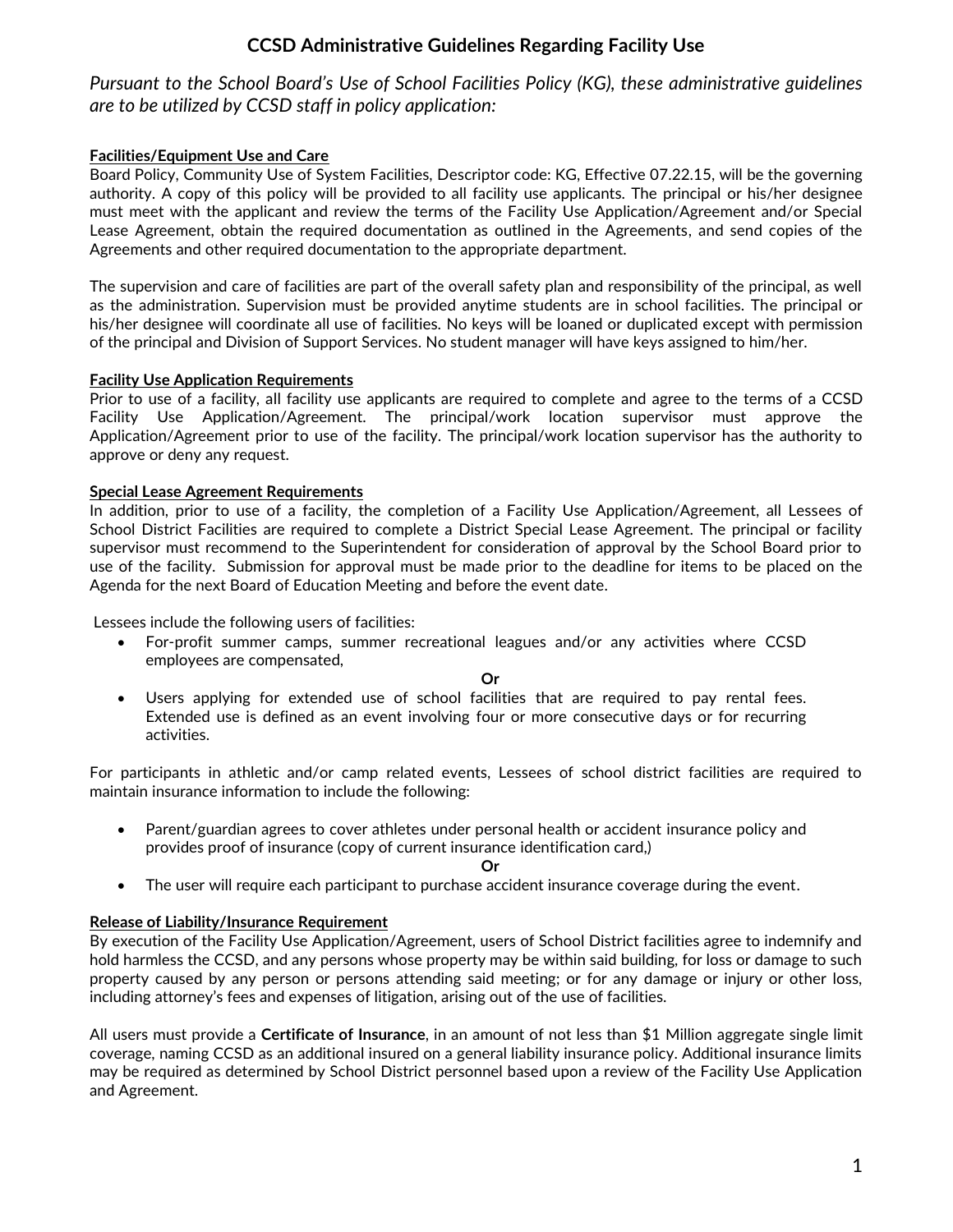*Pursuant to the School Board's Use of School Facilities Policy (KG), these administrative guidelines are to be utilized by CCSD staff in policy application:* 

**The Cherokee County School District differentiates uses of facilities into the following categories based upon the potential use of district facilities, as well as, the purpose of the group making use of the facilities.**

## **Eligible Organizations (By Category):**

## **Community or Child Oriented Organizations**

• **Adult Groups**

Adult Groups defined below will not be required to pay a rental fee for their use of System Facilities. They may be required to pay supervision, security, utility and custodial fees as described in the School District's Fee Schedule.

- Adult Group System sponsored activities such as wellness programs and employee organizations.
- **■** Uses by Cherokee County municipal and governmental agencies, such as the Board of Elections, law enforcement agencies, fire and public safety agencies, Cherokee County Emergency Management Agency, etc.
- **EXT** Any organization wishing to use System Facilities for the purpose of sponsoring a forum for political candidates in which all candidates are given an equal opportunity to speak or present their views on issues.

## • **School-Allied Organizations**

School-allied users may be exempted from usage fees, insurance requirements, utility charges, and other fees associated with such use. Due to the Fair Labor Standards Act, labor charges may not be waived when School District employees are required to work overtime in order to prepare facilities for use or to act in a custodial manner during or after facility use. Organizations may apply for school-allied exemption status through the Office of Public Information, Communications and Partnerships for approval by the Superintendent of Schools. School-allied exemption will be considered for the following groups:

- PTA or PTSA;
- School Booster Clubs;
- **•** Volunteer organizations or foundations established for the purpose of assisting school districts and recognized as tax-exempt under Internal Revenue Code Section 501 (c)(3), or similar foundations, which have applied for such recognition;
- **■** School councils;
- Volunteer, no-fee student tutorial organizations; and,
- Third party providers contracted with the School District to provide afterschool programs.

## • **Children Groups**

Children Groups defined below will not be required to pay a rental fee for their use of System Facilities. They may be required to pay a supervision, security, utility and custodial fees as described in the School District's Fee Schedule.

- **•** Character building, recreational and educational groups of school-age Cherokee County children such as Boy Scouts, Girl Scouts and recreation associations.
- Recreational summer camps or training camps in which the children are charged a fee are not exempted from the rental fee requirement.

## **Community Non-Profit Groups**

The below user will be required to pay a rental fee, unless waived by District Partnership Agreement, as well as a supervision, security, utility and custodial fee.

- Cherokee County non-profit community organizations; including, but not limited to family gatherings, wedding showers or receptions; benefit programs, which directly benefit a
- **EXECOURDER COUNTY resident; or residents and recreational summer or training camps.**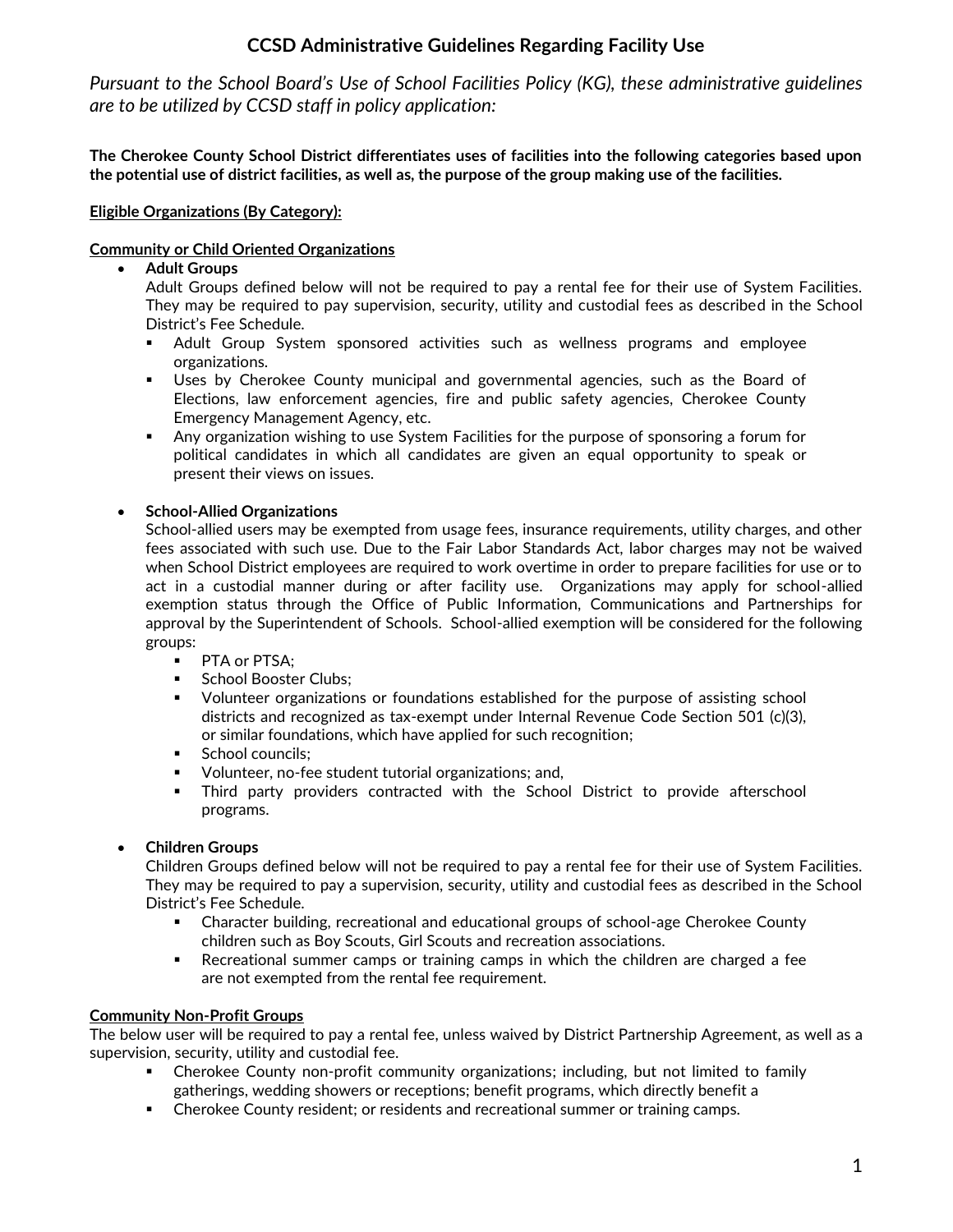*Pursuant to the School Board's Use of School Facilities Policy (KG), these administrative guidelines are to be utilized by CCSD staff in policy application:* 

## **Community Sponsored Activity Groups**

All activities not sponsored by the school or school-based organizations will be considered a communitysponsored activity.

- The School District is not liable for these activities.
- Groups sponsoring these activities must comply with the Facilities Use Guidelines and any required lease agreements that will include insurance coverage required by the facilities use contract.
- All financial accountability, including collecting and disbursement of monies, must be handled independently of the School District, school, booster club, and/or group representing the school.

#### **Other General Facility Use Groups**

The below user will be required to pay a rental fee as well as a supervision, utility, security and custodial fee.

▪ All reasonable uses of System facilities not previously identified above.

#### **Facility Use Fee Schedule Explanation of Charges:**

**Rental Fees**

- Each facility is rented on an hourly basis for a minimum of two hours.
- Each facility has an hourly rental rate based upon utilization of the building.
- Rent is accessed at \$10/sq. ft. per annum calculated to a daily rate for all areas and averaged for all CCSD facilities (Auditoriums are assessed at \$12.50/sq. ft.).
- Total area square feet will include the entire sq. ft. for a stand-alone structure, which includes the defined area of use and any connecting hallways/corridors.

#### **Utility Fee**

- Electrical;
- Gas;
- Water;
- Sewerage; and
- Furniture, fixtures and equipment increased operational/repair costs.

## **Custodial Fee**

- The rate will be determined by group designation. For all CCSD schools and affiliated groups, the custodial overtime rate will be \$18 per hour and for all Private/Third Party groups, the rate will be \$28 per hour.
- CCSD Affiliated Groups include, but are not limited to: CCSD Schools, PTA, Jr. Programs, Cherokee County Government Entities, and Organizations with CCSD Partnership Agreements. Private/Third Party groups include, but are not limited to: Churches, Dance Companies, and HOA's, etc.
- Custodial Overtime Request forms are required to be submitted with the Facility Use documents.
- Restroom supplies: soap, paper towels, toilet paper, trash bag, etc.

## **Security Fee**

• CCSD Police Officer salary and equipment costs for unlocking/locking facility.

## **Supervisory Fee**

• Salary costs for school system administrator supervision (not custodian).

## **Gym/Field Maintenance Fee**

- Additional costs for gym floor refinishing due to increased use;
- Additional cost for field refurbishing due to increased use.

## **Collection and Transmittal of Fees**

- Principals/work location supervisors are responsible for collecting all fees reflected in and required pursuant to this policy.
- The principal/work location supervisor will forward all such fees to the Division of Support Services for recording.
- The Division of Support Services will forward funds to the Division of Financial Management for processing.